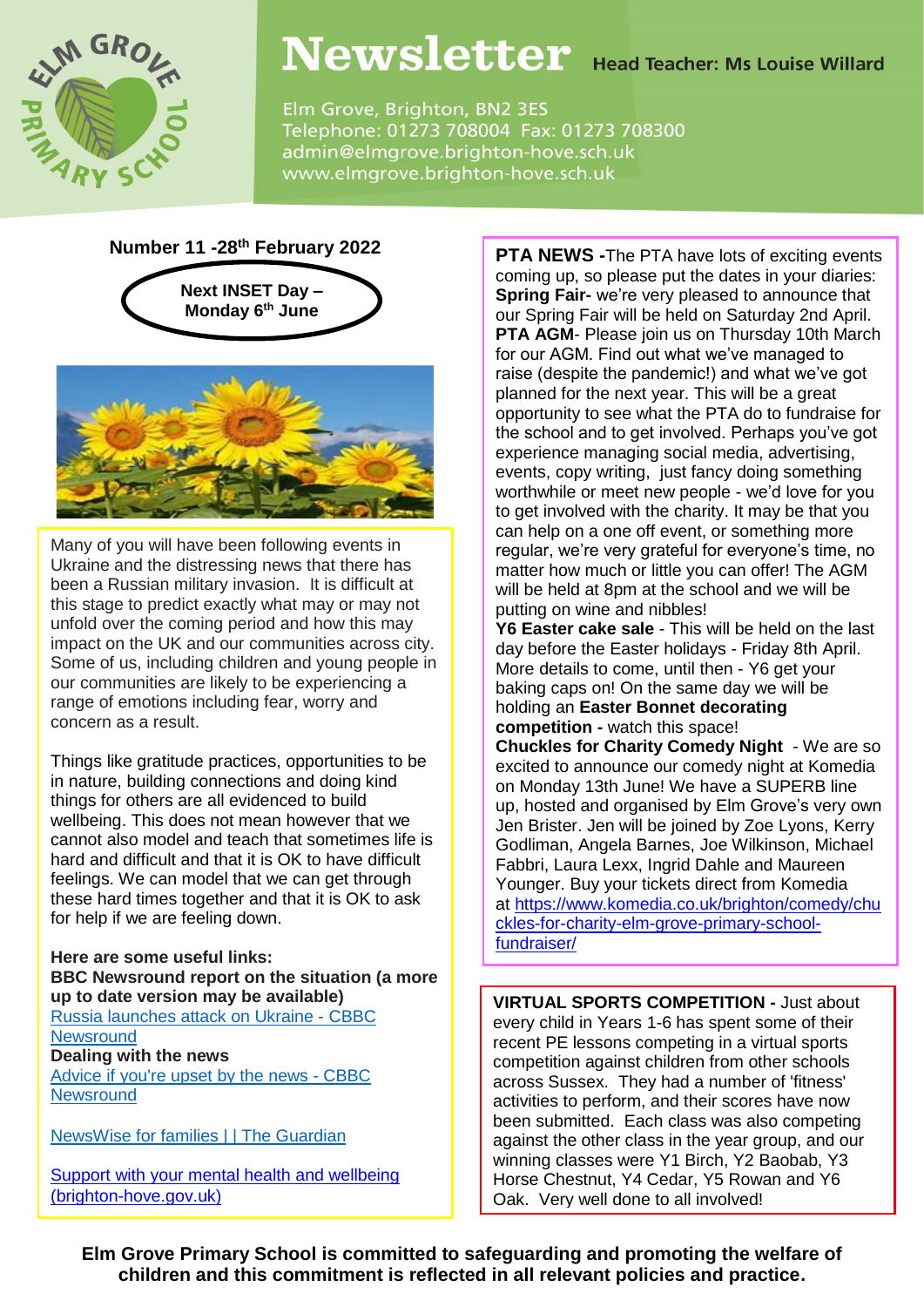**ONLINE ANXIETY COURSES TO SUPPORT PARENTS & CARERS -** Growing numbers of children are experiencing anxiety and need help to build self-esteem. It can be hard for parents/carers to know how to respond and provide effective support.

The Adult Education Hub is continuing its successful online courses: *Supporting a Young Person with Anxiety*, and *Building a Young Person's Resilience*. Both courses offer parents practical strategies to reduce anxious thinking and help build a child's self-esteem. Sessions are run separately for parents of primary and secondaryage children.

Here is what some parents have said:

- *"Listened to our concerns and gave us some great advice and tools."*
- *"Gave practical tips as well as reassurance. I feel I'm better able to support my child with their anxiety."*

Courses [2 x 90 minute online sessions] are free to parents on a low income/means tested benefits. Otherwise, there is a fee of £15.

For dates, times and bookings visit our website: [https://adulteducation.brighton](https://adulteducation.brighton-hove.gov.uk/course-category/children-family-wellbeing/)[hove.gov.uk/course-category/children-family](https://adulteducation.brighton-hove.gov.uk/course-category/children-family-wellbeing/)[wellbeing/](https://adulteducation.brighton-hove.gov.uk/course-category/children-family-wellbeing/) or email AEH@brighton-hove.gov.uk

# **Parents** Evening W

**PARENTS EVENING INFO -** Due to continuing COVID rates we have decided it will be safer to hold our Spring term parents evening on MS Teams again. Meetings will take place on Tuesday March 15<sup>th</sup>, Wednesday 16<sup>th</sup> and Wednesday 23<sup>rd</sup>. Slots are now available to book via School Ping.

Please contact the school office if you wish to make an appointment with Mrs Kemp, SENDCO, or Ms Willard (admin@elmgrove.brightonhove.sch.uk). A plan for parents and carers to get a chance to see their children's work will be shared soon.



**WORLD BOOK DAY®** Changing lives through a love of books and shared reading.

NATIONAL<br>BOOK<br>tokens

**WORLD BOOK DAY -** In 2022, we are celebrating the 25th anniversary of World Book Day (WBD) – with the message for all children '**you are a reader**'!

The mission of WBD is to promote reading for pleasure, offering every child and young person the opportunity to have a book of their own through the £1 book token scheme.

**<https://www.waterstones.com/world-book-day>**

On **Friday 4th March** pupils are invited to dress up as their favourite book character, and there will be a small prize for the most inventive costume in each year group!

**VIDEO BOOKS & ACTIVITIES:** Take ten minutes to share stories with your children.

**[https://www.worldbookday.com/share-a-story](https://www.worldbookday.com/share-a-story-corner/)[corner/](https://www.worldbookday.com/share-a-story-corner/)**

**COMPETITIONS:** Get involved with the WBD competitions with a chance to win a wide range of prizes from a Zoom calls with authors and free book packs for our school.

**<https://www.worldbookday.com/competitions/> 10 MINUTE STORY SHARES:** Explore a 'pick and mix' of book readings to help you find new ways to love reading and new stories to share.

**[https://www.worldbookday.com/10-minute](https://www.worldbookday.com/10-minute-story-shares/)[story-shares/](https://www.worldbookday.com/10-minute-story-shares/)**



**B&H SCHOOLS BATON RELAY -** As it is the Platinum Jubilee and also the Commonwealth Games, B&H schools are organising their very own Queen's Baton Relay.

The collective journey of the official baton hopes to ignite hope, solidarity and collaboration, as it connects communities embraces unique cultures and shares inspirational stories. Each school will create its own message to add to the baton (more details to follow).

Elm Grove will receive the baton from St Martin's School on Thursday 17<sup>th</sup> March, and pass it on to St Luke's School on Friday 18<sup>th</sup> March. [https://www.birmingham2022.com/queens-baton-](https://www.birmingham2022.com/queens-baton-relay/baton)

[relay/baton](https://www.birmingham2022.com/queens-baton-relay/baton)

**Elm Grove Primary School is committed to safeguarding and promoting the welfare of children and this commitment is reflected in all relevant policies and practice.**

1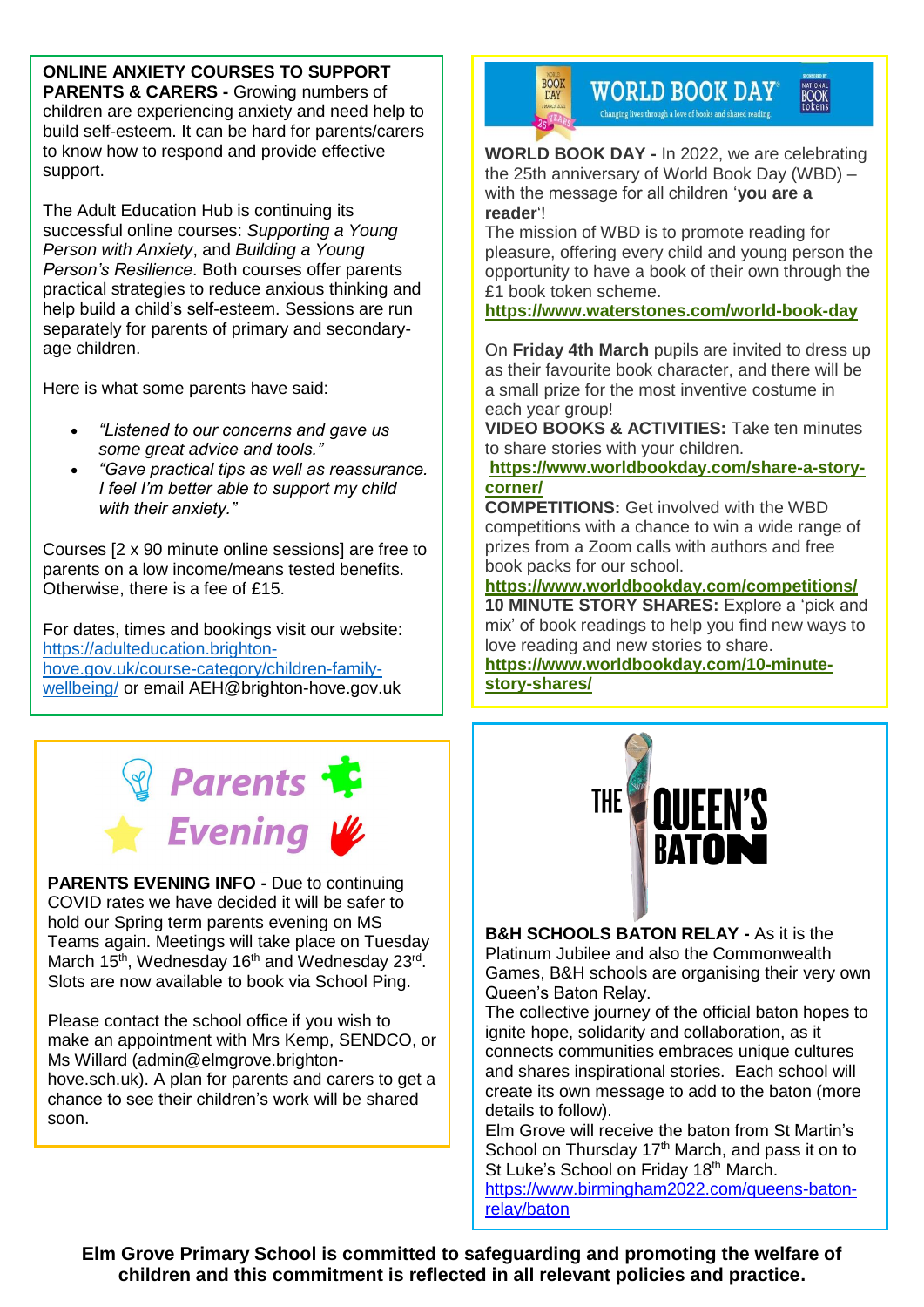### Honework?

**The next homework grids will be published on: Friday 4th March Friday 18th March Friday 1st April** The homework grids will be uploaded onto the

homework page of the school website: [Homework](https://www.elmgrove.brighton-hove.sch.uk/year-groups/homework/)  – [Elm Grove Primary School, Brighton](https://www.elmgrove.brighton-hove.sch.uk/year-groups/homework/)

Visit our new Inclusion/SEND page on the website: [Inclusion at Elm Grove –](https://www.elmgrove.brighton-hove.sch.uk/inclusion-at-elm-grove/) Elm Grove Primary [School, Brighton](https://www.elmgrove.brighton-hove.sch.uk/inclusion-at-elm-grove/)

| <b>GOLDEN BOOK MERITS</b> |                                |
|---------------------------|--------------------------------|
| <b>Beech</b>              | Joshua B, Raven &<br>Jago      |
| <b>Birch</b>              | <b>Whole Class</b>             |
| <b>Baobab</b>             | Alice, Evie M & Reuben         |
| <b>Bonsai</b>             | Nina, Raya & Oliver            |
| <b>Holly</b>              | Maja, Maia & Minnie            |
| <b>Horse Chestnut</b>     | Eliza, Teddy, Akseli &<br>Noah |
| Cedar                     | Elka, Leo & Iscah              |
| <b>Cypress</b>            | Kasper, Sam C & Erin           |
| <b>Redwood</b>            | Verity, Guney &<br>Summer      |
| Rowan                     | Florence, Evie &<br>Georgia    |
| <b>Elder</b>              | Callie, Edmund & Kitty         |
| Oak                       | Isaac, Alethia & Foye          |

**REMINDER**– we have several children in school with nut allergies that are also airborne. Please do not send any foods /packed lunches which contain nuts into school.



**RETURN OF THE CHILDREN'S PARADE -** 5000 of Brighton and Hove's school children, along with their teachers and Same Sky will fill the city with a sea of colour and creativity for the opening of Brighton Festival 2022 on Saturday May 7th. This year's theme is Rebuilding and Hope, celebrating the strength and resilience of our communities, and what we can achieve when we listen and work together.

Please look out for the sign up letter being sent out soon if your child wishes to participate in this years parade.

'Big Make' workshops are being held in the main school hall on the following dates:

Sat & Sun 26th/27<sup>th</sup> March Sat & Sun 23rd/24<sup>th</sup> April Sat & Sun 30<sup>th</sup> April/1<sup>st</sup> May More info will follow shortly if you are interested in getting involved.

We need lots of egg boxes for the big make – please send any donations to the school office. Thank you!



**Just One Tree** update: As a result of our fundraising, Elm Grove Primary School's forest currently stands at a fantastic 762 trees planted in areas of deforestation around the world.! We'll help our forest grow in size even more by joining in Just One Tree again in the 2022/23 academic year

An Elm Grove quote is also being used to promote the project: "*JUST ONE Tree Day is a great way for children to do something positive and practical to make a difference",* Elm Grove School, Brighton, SE England.

JUST ONE Tree - [£1 plants 1 Tree. Combat](https://www.justonetree.life/)  [Climate Change through reforestation.](https://www.justonetree.life/)

**Elm Grove Primary School is committed to safeguarding and promoting the welfare of children and this commitment is reflected in all relevant policies and practice.**